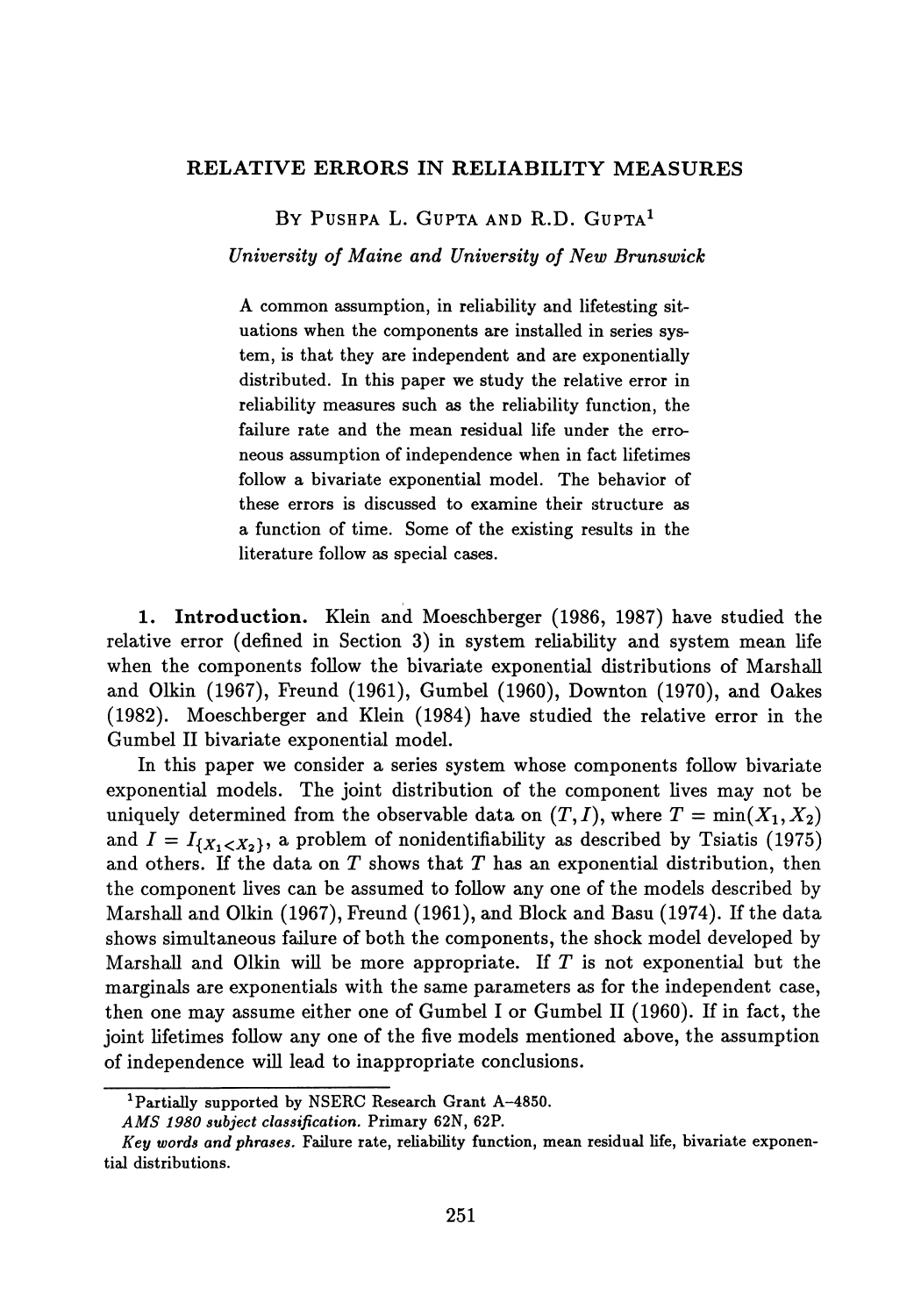Section 2 describes the various bivariate models and Section 3 contains the definitions of the three reliability measures and the corresponding relative errors. The relative errors in the three measures for various models are given in Section 4. It also contains the analyses of these errors. The relative error in the system mean life studied by Klein and Moeschberger follows as a special case of the mean residual life at the origin.

**2. The Models.** Since the data on *T* is available, one can test to see whether the distribution of *T* is exponential. If it is found that the distribution of *T* is an exponential, then the joint distribution of  $X_1$  and  $X_2$  may be one of the following:

Independent:

$$
\bar{F}_1(x_1,x_2)=e^{-\lambda_1x_1-\lambda_2x_2}, \ \lambda_i>0, \ \ x_i>0, \ \ i=1,2.
$$

Marshall and Olkin model (1967):

$$
\bar{F}_2(x_1,x_2)=e^{-\lambda_1x_1-\lambda_2x_2-\lambda_{12}\max(x_1,x_2)},\ \ \lambda_i>0,\ \ \lambda_{12}>0, x_i>0,\ \ i=1,2.
$$

Freund (1961):

$$
\bar{F}_3(x_1,x_2) = \begin{cases}\n(\lambda_1/(\lambda_1 + \lambda_2 - \theta_2)) e^{-(\lambda_1 + \lambda_2 - \theta_2)x_1 - \theta_2 x_2} \\
+ \left((\lambda_2 - \theta_2)/(\lambda_1 + \lambda_2 - \theta_2)\right) e^{-(\lambda_1 + \lambda_2)x_2}, x_1 \leq x_2, \\
(\lambda_2/(\lambda_1 + \lambda_2 - \theta_1)) e^{-(\lambda_1 + \lambda_2 - \theta_1)x_2 - \theta_1 x_1} \\
+ \left((\lambda_1 - \theta_1)/(\lambda_1 + \lambda_2 - \theta_1)\right) e^{-(\lambda_1 + \lambda_2)x_1}, x_1 > x_2, \\
\theta_i > 0, \lambda_i > 0, x_i > 0, i = 1, 2.\n\end{cases}
$$

Block and Basu (1974):

$$
\bar{F}_4(x_1, x_2) = ((\lambda_1 + \lambda_2 + \lambda_{12})/(\lambda_1 + \lambda_2)) e^{-\lambda_1 x_1 - \lambda_2 x_2 - \lambda_{12} \max(x_1, x_2)} \n- (\lambda_{12}/(\lambda_1 + \lambda_2)) e^{-(\lambda_1 + \lambda_2 + \lambda_{12}) \max(x_1, x_2)} \n\lambda_i > 0, \lambda_{12} \ge 0, x_i > 0, i = 1, 2.
$$

An error may occur by assuming the independent model when in fact the joint distribution of  $X_1$  and  $X_2$  is described by one of the other three models. In case, however, due to various difficulties and resources, the data on *T* is not available at the designing stage of a system, it is not unreasonable to assume that the marginal distributions of  $X_1$  and  $X_2$  are exponential with parameters  $\lambda_1$  and  $\lambda_2$ , respectively. The following models satisfy this condition:

Independent:

$$
\bar{F}_1(x_1,x_2)=e^{-\lambda_1x_1-\lambda_2x_2}, \ \ \lambda_i>0, \ \ x_i>0, \ \ i=1,2.
$$

Gumbel I (1960):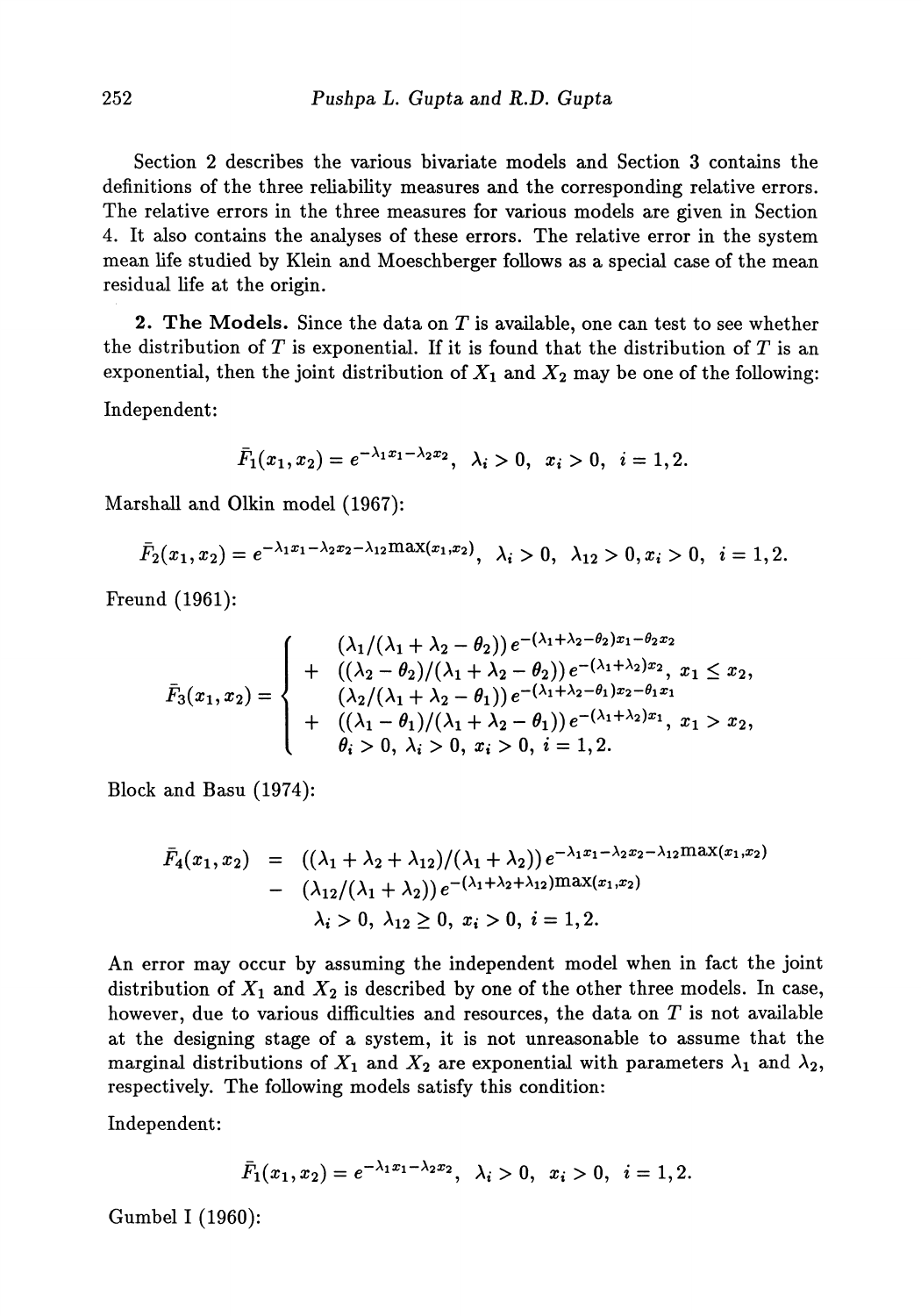$$
\bar{F}_5(x_1, x_2) = e^{-\lambda_1 x_1 - \lambda_2 x_2 - \lambda_{12} x_1 x_2}, \lambda_i > 0, \lambda_{12} \ge 0, x_i > 0, i = 1, 2.
$$

Gumbel II (1960):

$$
\bar{F}_6(x_1, x_2) = \left[1 + \alpha(1 - e^{-\lambda_1 x_1})(1 - e^{-\lambda_2 x_2})\right] e^{-\lambda_1 x_1 - \lambda_2 x_2} \lambda_i > 0, \quad x_i > 0, \quad |\alpha| < 1, \quad i = 1, 2.
$$

Once again an error may occur due to the erroneous assumption of independence.

**3. Definitions.** Suppose *T* is a non-negative random variable denoting the life of a component having distribution function  $F(t)$  and probability density function (pdf)  $f(t)$ . Then the survival function  $\bar{F}(t)$ , the mean residual life function (MRLF)  $r(t)$  and the failure rate  $\lambda(t)$  of T are defined as follows:

DEFINITION 3.1. The mean residual life function  $r(t)$  of T is defined by

$$
r(t) = E(T-t|T>t) = \int_t^{\infty} \overline{F}(x) dx / \overline{F}(t) = \left[\mu - \int_0^t \overline{F}(x) dx\right] / \overline{F}(t).
$$

DEFINITION 3.2. The failure rate  $\lambda(t)$  is defined by

$$
\lambda(t) = f(t)/\bar{F}(t) = [1 + r'(t)]/r(t)
$$

DEFINITION 3.3. The survival function  $\bar{F}(t)$  is given by

$$
\bar{F}(t) = P(T > t) = (r(0)/r(t)) \exp \left[-\int_0^t dx/r(x)\right].
$$

For the series system with two components  $T = min(X_1, X_2)$ , it is clear from the above definitions that  $\bar{F}(t)$ ,  $\lambda(t)$  and  $r(t)$  are equivalent in the sense that given any one of them the other two can be determined. We also define the relative error, in various reliability measures, incurred by erroneously assuming the independent bivariate exponential model when in fact the models are dependent. The relative errors in reliability measures are defined as follows:

Relative error in reliability (survival) function is

$$
\left(\bar{F}_D(t)-\bar{F}_I(t)\right)/\bar{F}_I(t).
$$

Relative error in failure rate is

$$
\left(\lambda_D(t)-\lambda_I(t)\right)/\lambda_I(t),
$$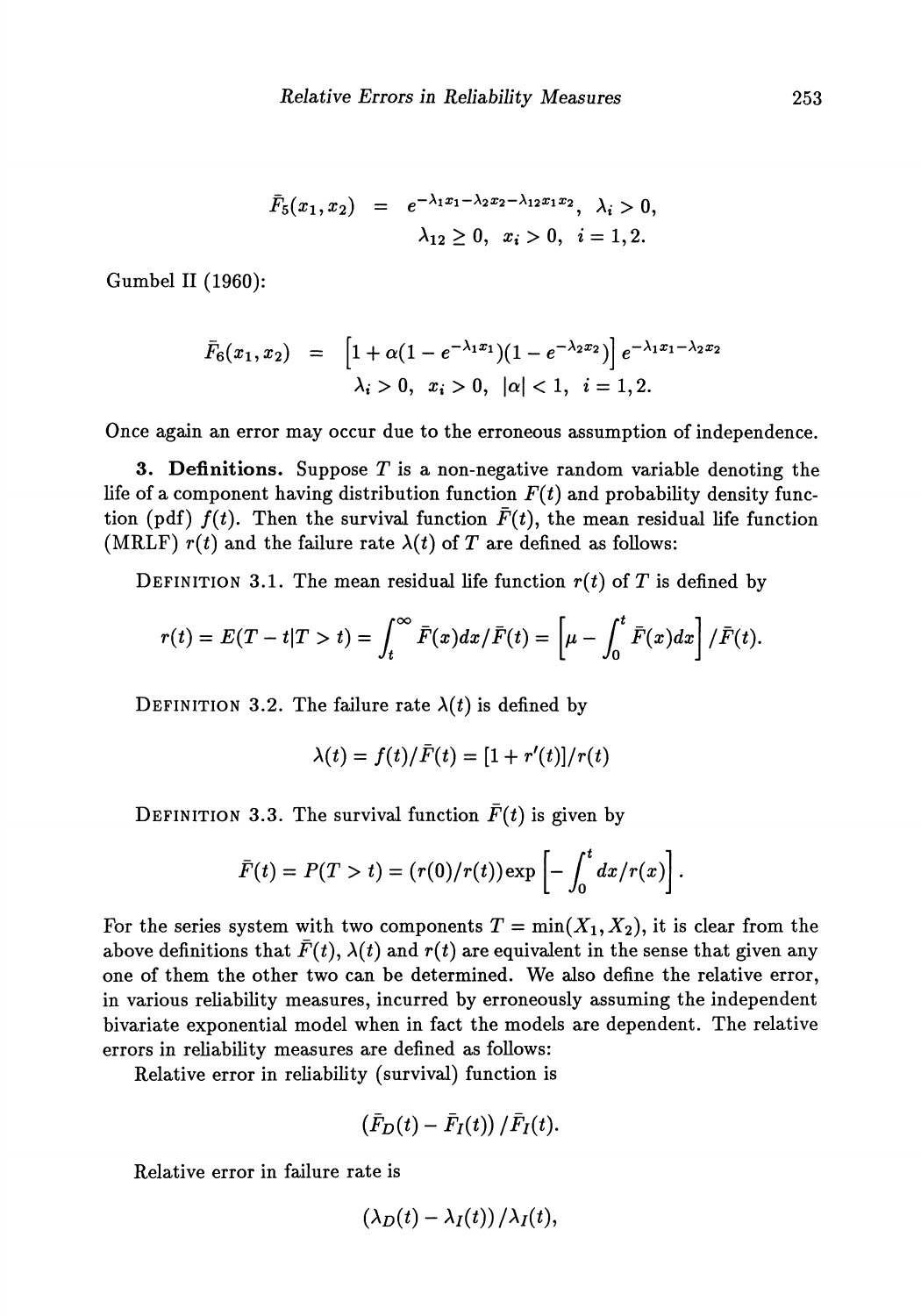## Table I

|  |  | Reliability Measures for the Two Component Series System |  |
|--|--|----------------------------------------------------------|--|
|  |  |                                                          |  |

|                  | Reliability                                       | Failure                                       | Mean-Residual                                                     |
|------------------|---------------------------------------------------|-----------------------------------------------|-------------------------------------------------------------------|
| Model            | <b>Function</b>                                   | Rate                                          | Life                                                              |
| Independent      | $\exp(-(\lambda_1 + \lambda_2)t)$                 | $\lambda_1 + \lambda_2$                       | $1/(\lambda_1 + \lambda_2)$                                       |
| Marshall & Olkin | $\exp(-\lambda t)$                                | λ                                             | $1/\lambda$                                                       |
| Freund           | $\exp(-(\lambda_1 + \lambda_2)t)$                 | $\lambda_1 + \lambda_2$                       | $1/(\lambda_1 + \lambda_2)$                                       |
| Block & Basu     | $\exp(-\lambda t)$                                | λ                                             | $1/\lambda$                                                       |
| Gumbel I         | $\exp(-(\lambda_1 + \lambda_2 + \lambda_{12}t)t)$ | $\lambda_1 + \lambda_2 +$<br>$2\lambda_{12}t$ | $\sqrt{\pi/\lambda_{12}}(1-\phi(\sqrt{2t'}))$<br>$\ell \exp(-t')$ |
| Gumbel II        | $\exp(-(\lambda_1 + \lambda_2)t)h(t)$             | $\lambda_1 + \lambda_2$<br>[h'(t)/h(t)]       | $[(1+\alpha)/(\lambda_1+\lambda_2)-$<br>$\alpha g(t)$  / $h(t)$   |

where

$$
\lambda = \lambda_1 + \lambda_2 + \lambda_{12}, t' = \lambda_{12}(t + [(\lambda_1 + \lambda_2)/2\lambda_{12}])^2, \phi(t) = \frac{1}{\sqrt{2\pi}} \int_{-\infty}^t e^{-x^2/2} dx
$$
  
\n
$$
h(t) = 1 + \alpha(1 - \exp(-\lambda_1 t))(1 - \exp(-\lambda_2 t))
$$
  
\n
$$
g(t) = \exp(-\lambda_1 t)/(2\lambda_1 + \lambda_2) + \exp(-\lambda_2 t)/(\lambda_1 + 2\lambda_2) - \exp(-(\lambda_1 + \lambda_2)t)/
$$
  
\n
$$
2(\lambda_1 + \lambda_2)
$$

 $\overline{a}$ 

and the relative error in the mean-residual life is

$$
\left(r_D(t)-r_I(t)\right)/r_I(t),
$$

where  $D$  stands for dependent and  $I$  for independent model.

Even though the three reliability measures described above are equivalent, the three relative errors do not exhibit such a property.

**4. Relative Error in Reliability Measures.** Table I lists the reliability measures for the two component series system. The relative errors in reliability measures under the assumption of independence are given in Table **II.**

# **Analysis of the errors.**

(1) The relative error in all the three reliability measures is the same for Mar shall and Olkin and Block and Basu models and there is no error for Freund model. For Marshall and Olkin, the relative error in reliability is negative and decreases from 0 to  $-1$  as a function of t ( $\lambda_{12}$  fixed) or  $\lambda_{12}$  (t fixed). Thus in this case the independence assumption leads to an overassessment of reliability. For this model,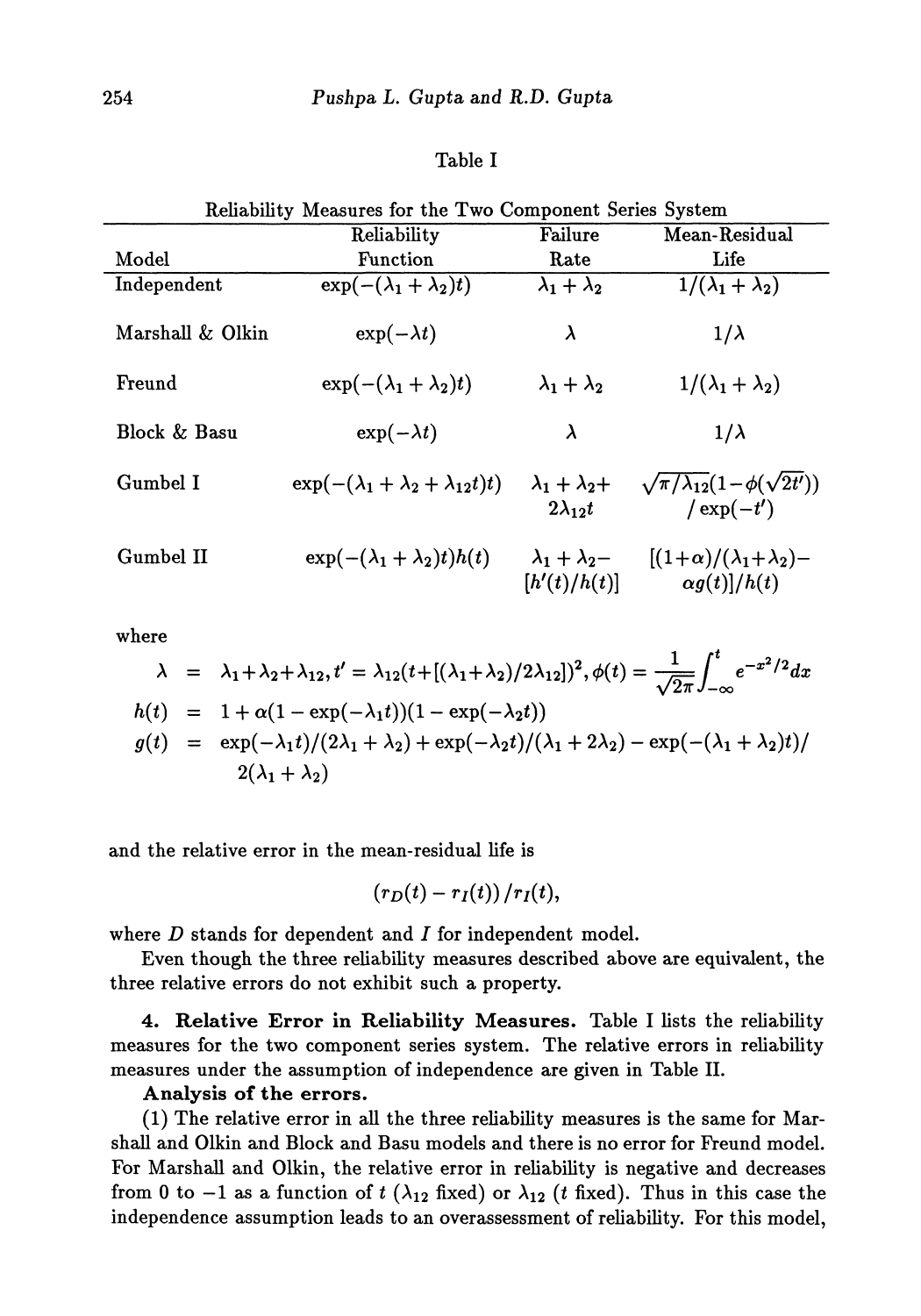#### Table II

| Relative Error in Reliability Measures Under the Assumption of Independence |                            |                                        |                                                                                                                                 |  |  |  |  |
|-----------------------------------------------------------------------------|----------------------------|----------------------------------------|---------------------------------------------------------------------------------------------------------------------------------|--|--|--|--|
|                                                                             | Reliability                | Failure                                | Mean-Residual                                                                                                                   |  |  |  |  |
| <b>True Model</b>                                                           | Function                   | Rate                                   | Life                                                                                                                            |  |  |  |  |
| Independent                                                                 | 0                          | 0                                      | 0                                                                                                                               |  |  |  |  |
| Marshall & Olkin                                                            | $\exp(-\lambda_{12}t)-1$   | $\lambda_{12}/(\lambda_1+\lambda_2)$   | $-\lambda_{12}/\lambda$                                                                                                         |  |  |  |  |
| Freund                                                                      | $\bf{0}$                   | $\bf{0}$                               | 0                                                                                                                               |  |  |  |  |
| Block & Basu                                                                | $\exp(-\lambda_{12}t)-1$   | $\lambda_{12}/(\lambda_1+\lambda_2)$   | $-\lambda_{12}/\lambda$                                                                                                         |  |  |  |  |
| Gumbel I                                                                    | $\exp(-\lambda_{12}t^2)-1$ |                                        | $2\lambda_{12}t/(\lambda_1+\lambda_2)$ $[\sqrt{\pi/\lambda_{12}}(1-\phi(\sqrt{2t'}))]$<br>$(\lambda_1+\lambda_2)/\exp(-t')$ - 1 |  |  |  |  |
| Gumbel II                                                                   | $h(t)-1$                   | $-h'(t)/(\lambda_1+\lambda_2)$<br>h(t) | $([1 + \alpha - \alpha(\lambda_1 + \lambda_2))$<br>$g(t)/h(t)$ – 1                                                              |  |  |  |  |
| where $\lambda$ , $t'$ , $h(t)$ , $\phi(t)$ and $g(t)$ are as above.        |                            |                                        |                                                                                                                                 |  |  |  |  |

unlike the relative error in reliability, the other two relative errors are indepen dent of t and are functions of all the three parameters  $\lambda_1$ ,  $\lambda_2$ , and  $\lambda_{12}$ . Thus the wrong assumption leads to an underassessment in the case of failure rate and an overassessment in the case of mean residual life.

(2) For Gumbel I, the relative error in reliability is negative and decreases from  $0$  to  $-1$  as a function of  $\lambda_{12}$   $(t$  fixed) or  $t(\lambda_{12}% )$  fixed), resulting in an overassessment under the wrong assumption of independence. In the case of Gumbel II, the relative error has the same sign as that of  $\alpha$  and increases (decreases) from 0 to  $\alpha$  if  $\alpha$  is positive (negative).

(3) The relative error in failure rate for Gumbel I is positive and is a linear function of  $t$  ( $\lambda_{12}$  fixed). In this case the wrong assumption will lead to under assessment.

(4) For the case  $\lambda_1 = \lambda_2$ , the relative error in failure rate for Gumbel II is positive (negative) for negative (positive) values of  $\alpha$ . If  $\alpha$  is negative (positive) it increases (decreases) from 0 to  $(1-\sqrt{1+\alpha})/2$ . Thus the absolute maximum error in this case is  $\left|1-\sqrt{\alpha+1}\right|/2$ . The critical point is  $t = -(1/\lambda_1) \ln[\sqrt{\alpha+1}(\sqrt{\alpha+1}-1)]$  $1)/α$ .

(5) For the case  $\lambda_1 = \lambda_2,$  the relative error in the mean residual life for Gumbel II is positive (negative) for positive (negative) values of  $\alpha$ . If  $\alpha$  is positive (negative) it increases (decreases) from 0 to  $(3\sqrt{\alpha+1} - \sqrt{\alpha+9})^2/12[\sqrt{(\alpha+9)(\alpha+1)} - (\alpha+$ 3)]. Thus the absolute maximum error is  $(3\sqrt{\alpha}+1-\sqrt{\alpha}+9)^2/12[\sqrt{(\alpha+9)(\alpha+1)}\cdot$  $(\alpha + 3)$ ].

(6) The relative error in the mean residual life for Gumbel I can be written as